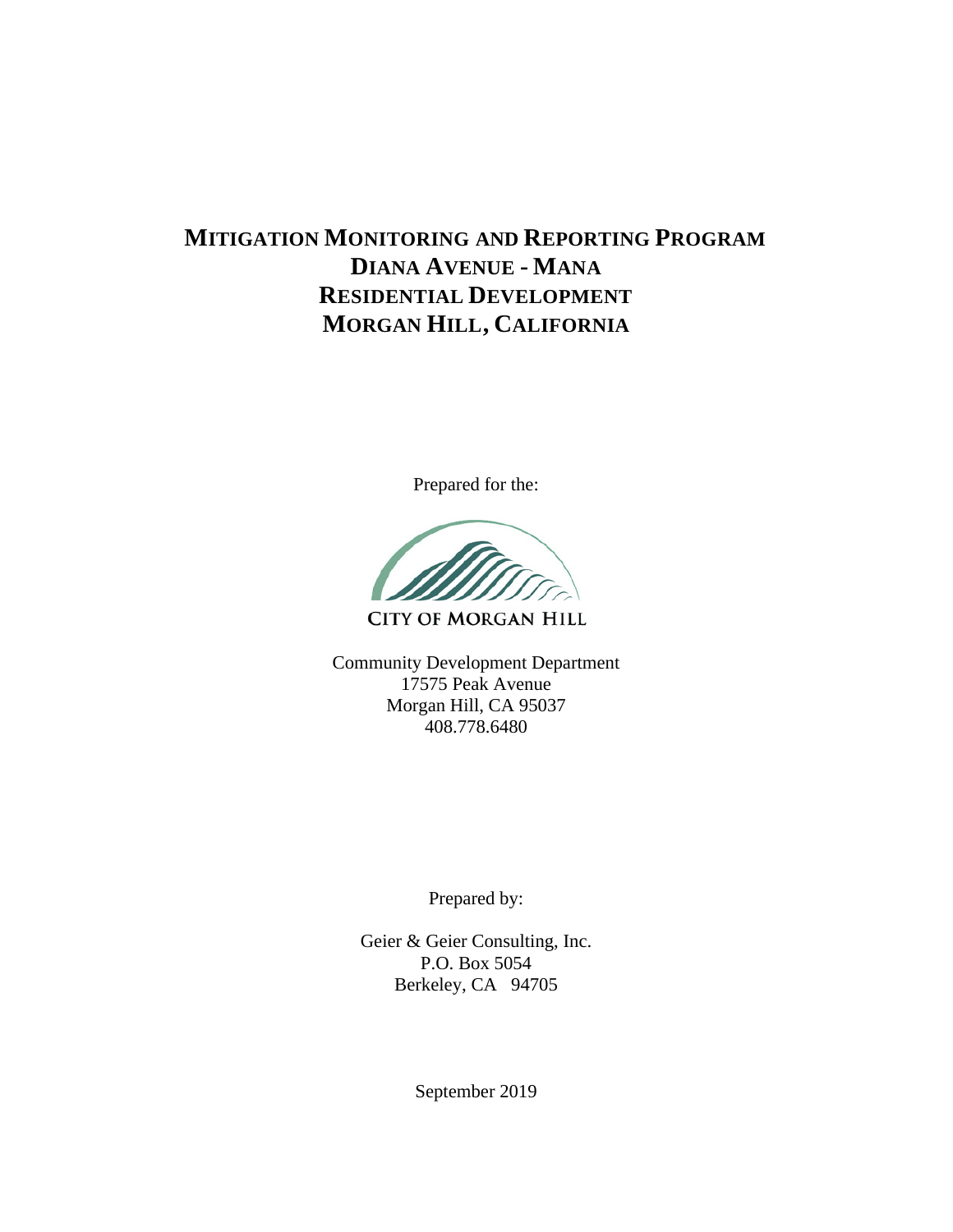# **TABLE OF CONTENTS**

| Page |
|------|
|      |
|      |
|      |
|      |
|      |
|      |
|      |
|      |
|      |

 $\rm i$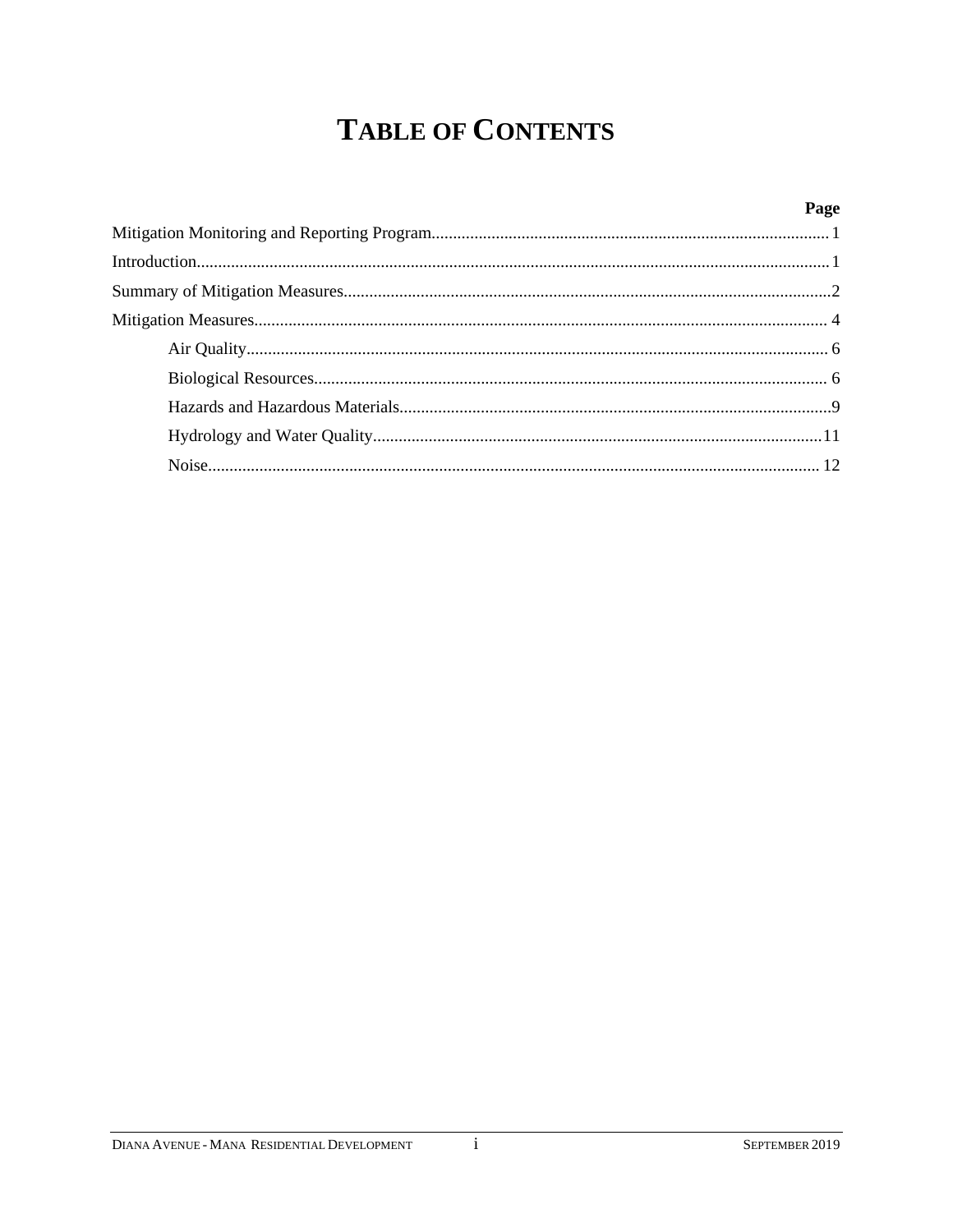# **MITIGATION MONITORING AND REPORTING PROGRAM**

### **INTRODUCTION**

The City of Morgan Hill, as Lead Agency under the California Environmental Quality Act (CEQA) and State CEQA Guidelines, has prepared the Final Mitigated Negative Declaration (MND) for the West Dunne Avenue - Gera Residential Project (Project). When a lead agency makes findings on significant effects identified in an MND, it must also adopt a program for reporting or monitoring mitigation measures that were adopted or made conditions of project approval (Public Resources Code [PRC] Section 21081.6[a]; State CEQA Guidelines Sections 15091[d], 15097).

This document represents the mitigation monitoring and reporting program (MMRP) prepared by the City of Morgan Hill for the Project. This MMRP includes all measures required to reduce potentially significant environmental impacts to a less-than-significant level. It also identifies the timing of implementation; the agency responsible for implementing the mitigation; and the agency responsible for monitoring the mitigation. The mitigation measures, timing, and responsibility are summarized in Table 1, and the full text of the mitigation measures follows. The implementation and monitoring of these mitigation measures in conjunction with the implementation of the City's Standard Measures required for such projects will ensure the reduction of potentially significant environmental effects to less than significant levels.

This MMRP has been prepared by the City of Morgan Hill, with technical assistance from Geier & Geier Consulting, Inc., an environmental consulting firm. Questions should be directed to Joey Dinh at the City of Morgan Hill.

Contact Information:

City of Morgan Hill Community Planning Department 17575 Peak Avenue Morgan Hill, CA 95037 408.778.6480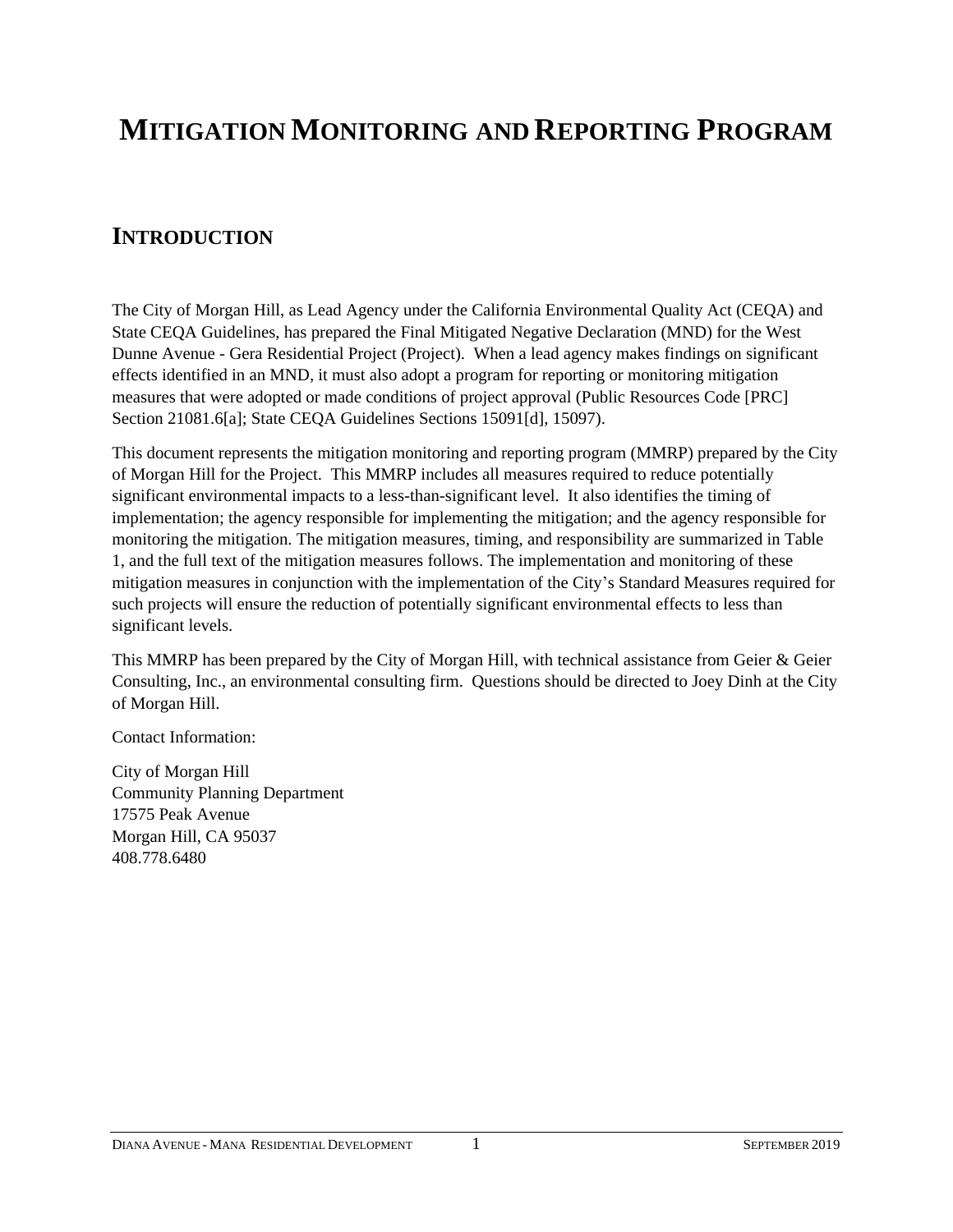| <b>Mitigation Measure</b>                                                                                                                                                                                                                                                                                                                                                                                                                                                                                                                                                                                                                                                                                                                                                                                                                                                                                                               | Implementation<br><b>Responsibility</b>                  | Monitoring Responsibility <sup>1</sup>                                                                                  | <b>Monitoring Notes</b> |
|-----------------------------------------------------------------------------------------------------------------------------------------------------------------------------------------------------------------------------------------------------------------------------------------------------------------------------------------------------------------------------------------------------------------------------------------------------------------------------------------------------------------------------------------------------------------------------------------------------------------------------------------------------------------------------------------------------------------------------------------------------------------------------------------------------------------------------------------------------------------------------------------------------------------------------------------|----------------------------------------------------------|-------------------------------------------------------------------------------------------------------------------------|-------------------------|
| <b>Prior to Construction</b>                                                                                                                                                                                                                                                                                                                                                                                                                                                                                                                                                                                                                                                                                                                                                                                                                                                                                                            |                                                          |                                                                                                                         |                         |
| <b>BIO-1:</b> A qualified biologist should conduct a pre-<br>construction survey for suitable bat roosting sites prior<br>to removal of mature trees and demolition or<br>renovation of structures. Specific measures as<br>described herein shall be implemented for the<br>protection of the bats that may occur on the site.                                                                                                                                                                                                                                                                                                                                                                                                                                                                                                                                                                                                         | Project Applicant with<br><b>Construction Contractor</b> | City of Morgan Hill<br><b>Community Development</b><br>Department                                                       |                         |
| <b>BIO-2:</b> Prior to site preparation for project<br>construction, including the removal of mature trees,<br>demolition of structures, and grading, the measures<br>outlined below shall be performed. If demolition, site<br>clearing, grading or shrub removal or pruning are to<br>be conducted outside of the breeding season (i.e.,<br>September 1 through January 31), no preconstruction<br>surveys for nesting migratory birds is necessary. If<br>demolition, site clearing, grading or shrub removal or<br>pruning are to be conducted during the breeding<br>season (i.e., February 1 through August 31), a<br>preconstruction nesting bird survey shall be<br>conducted. The survey shall be performed by a<br>qualified biologist no more than two weeks prior to<br>the initiation of work. Specific measures as described<br>herein shall be implemented for the protection of the<br>bats that may occur on the site. | Project Applicant with<br><b>Construction Contractor</b> | City of Morgan Hill<br><b>Community Development</b><br>Department                                                       |                         |
| HYD-1: The project sponsor shall determine the<br>location of the site's water well, if present, prior to the<br>start of project construction. The project sponsor shall<br>retain a licensed well driller to destruct or abandon the<br>former irrigation well at the project site in accordance<br>with the standards specified in Santa Clara Valley<br>Water District Ordinance 90-1 and the California<br>Water Well Standards.                                                                                                                                                                                                                                                                                                                                                                                                                                                                                                   | Project Applicant with<br><b>Construction Contractor</b> | City of Morgan Hill<br><b>Community Development</b><br>Department and City of<br>Morgan Hill Public Works<br>Department |                         |

#### **TABLE 1. MITIGATION MONITORING AND REPORTING PROGRAM – SUMMARY OF MITIGATION MEASURES**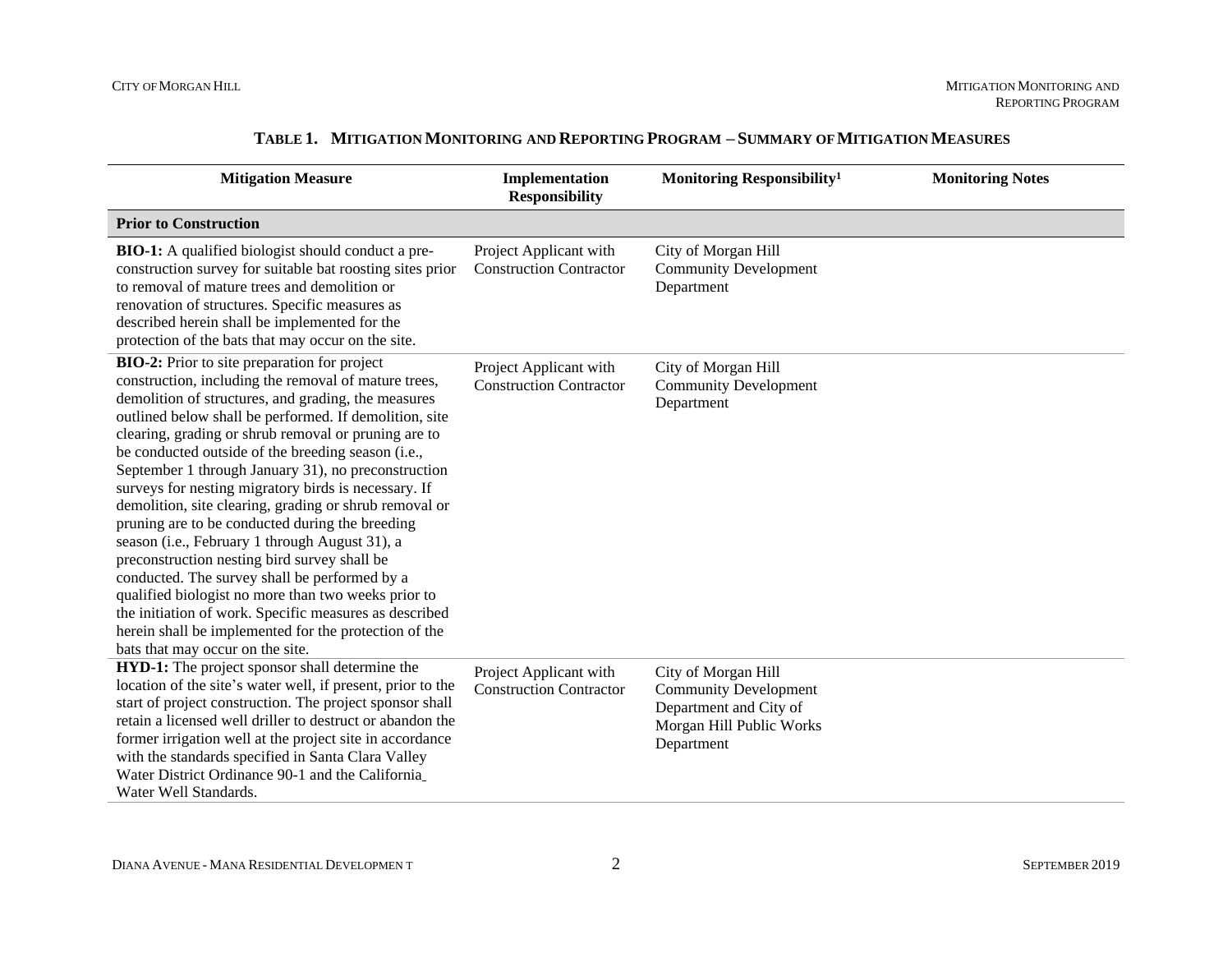#### CITY OF MORGAN HILL MITIGATION MONITORING AND MITIGATION MONITORING AND MONITORING AND MONITORING AND MONITORING AND MONITORING AND MONITORING AND MONITORING AND MONITORING AND MONITORING AND MONITORING AND MONITORING AND

| <b>Mitigation Measure</b>                                                                                                                                                                                                                                                                                                                                                                                                                                                                                                                                                                                                                      | Implementation<br><b>Responsibility</b>                                             | Monitoring Responsibility <sup>1</sup>                                                                                                      | Mo |
|------------------------------------------------------------------------------------------------------------------------------------------------------------------------------------------------------------------------------------------------------------------------------------------------------------------------------------------------------------------------------------------------------------------------------------------------------------------------------------------------------------------------------------------------------------------------------------------------------------------------------------------------|-------------------------------------------------------------------------------------|---------------------------------------------------------------------------------------------------------------------------------------------|----|
| HAZ-2: Remove and dispose of existing hazardous<br>materials prior to building demolition.                                                                                                                                                                                                                                                                                                                                                                                                                                                                                                                                                     | Project Applicant with<br><b>Construction Contractor</b>                            | City of Morgan Hill<br><b>Community Development</b><br>Department and County of<br>Santa Clara Department of<br><b>Environmental Health</b> |    |
| <b>During Construction</b>                                                                                                                                                                                                                                                                                                                                                                                                                                                                                                                                                                                                                     |                                                                                     |                                                                                                                                             |    |
| AQ-1: To limit the project's construction-related dust<br>and criteria pollutant emissions, the BAAQMD-<br>recommended Basic Construction Mitigation<br>Measures shall be included in the project's grading<br>plan, building plans, and contract specifications.                                                                                                                                                                                                                                                                                                                                                                              | Project Applicant with<br><b>Construction Contractor</b><br>and City of Morgan Hill | City of Morgan Hill -<br><b>Community Development</b><br>Department                                                                         |    |
| <b>HYD-1:</b> The applicant shall retain a licensed well<br>driller to destroy or abandon the water well at the<br>project site in accordance with the standards specified<br>in Santa Clara Valley Water District Ordinance 90-1<br>and the California Water Well Standards developed<br>by the California Department of Water Resources.<br>Documentation of appropriate disposal shall be<br>submitted to the City of Morgan Hill Building<br>Inspection Department prior to issuance of a<br>demolition permit.<br>(http://www.water.ca.gov/groundwater/well info and<br>other/california_well_standards/well_standards_cont<br>ent.html). | Project Applicant with<br><b>Construction Contractor</b>                            | City of Morgan Hill - Public<br><b>Works Department</b>                                                                                     |    |
| <b>Prior to Occupancy</b>                                                                                                                                                                                                                                                                                                                                                                                                                                                                                                                                                                                                                      |                                                                                     |                                                                                                                                             |    |
| HAZ-1: Implement Buyer Education Program for<br>Household Hazardous Waste.                                                                                                                                                                                                                                                                                                                                                                                                                                                                                                                                                                     | Project Applicant with<br>City of Morgan Hill                                       | City of Morgan Hill -<br><b>Community Development</b><br>Department                                                                         |    |

<sup>1</sup> The City of Morgan Hill may hire a qualified contractor to conduct mitigation monitoring.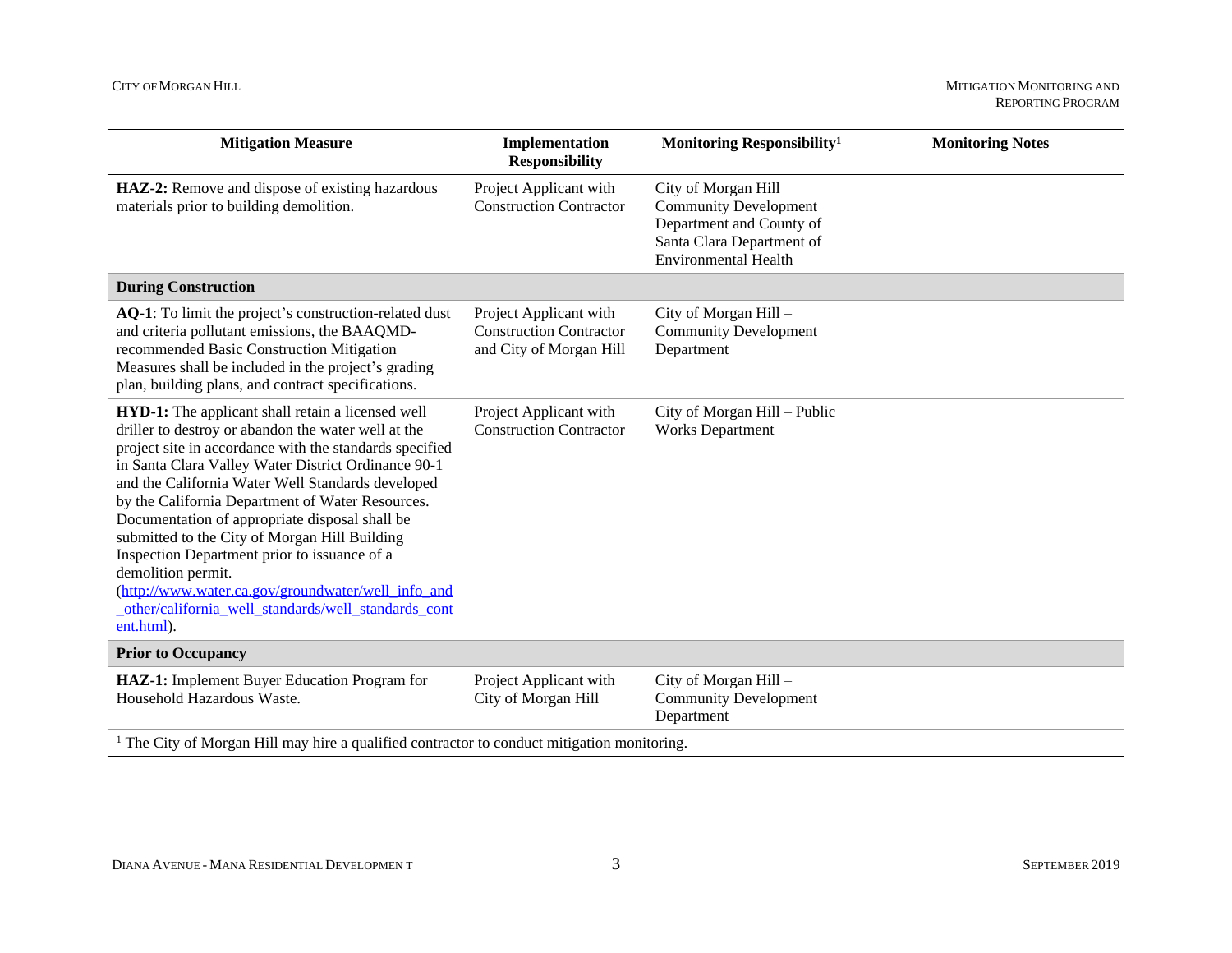# **Air Quality**

Although the project's construction-related air pollutant emissions would not exceed the BAAQMD's applicable significance thresholds, the following measures are recommended by the BAAQMD to reduce the project's construction emissions:

- **MM AQ-1: Basic Construction Measures.** To limit the project's construction-related dust and criteria pollutant emissions, the following BAAQMD-recommended Basic Construction Mitigation Measures shall be included in the project's grading plan, building plans, and contract specifications:
	- a. All exposed surfaces (e.g., parking areas, staging areas, soil piles, graded areas, and unpaved access roads) shall be watered two times per day.
	- b. All haul trucks transporting soi, sand, or other loose material off-site shall be covered.
	- c. All visible mud or dirt track-out onto adjacent public roads shall be removed using wet power vacuum street sweepers at least once per day. The use of dry power sweeping is prohibited.
	- d. All vehicle speeds on unpaved roads shall be limited to 15 mph.
	- e. All roadways, driveways, and sidewalks to be paved shall be completed as soon as possible.
	- f. Idling times shall be minimized either by shutting equipment off when not in use or reducing the maximum idling time to five minutes (as required by the California airborne toxics control measure Title 13, Section 2485 of California Code of Regulations [CCR]). Clear signage shall be provided for construction workers at all access points.
	- g. All construction equipment shall be maintained and properly tuned in accordance with manufacturer's specifications. All equipment shall be checked by a certified mechanic and determined to be running in proper condition prior to operation.
	- h. Post a publicly visible sign with the telephone number and person to contact at the City regarding dust complaints. This person shall respond and take corrective action within 48 hours. The BAAQMD's phone number shall also be visible to ensure compliance with applicable regulations.

## **BIOLOGICAL RESOURCES**

The project's construction-related activities, including demolition of structures, site preparation, and grading could have potentially significant effects on special-status animal species that could be expected on the project site or using suitable habitat on-site. Implementation of the following measures would reduce these potentially significant effects to less-than-significant levels:

**MM BIO-1: Special-Status Bats.** Prior to the removal of mature trees or the demolition or renovation of structures, the measures outlined below should be performed.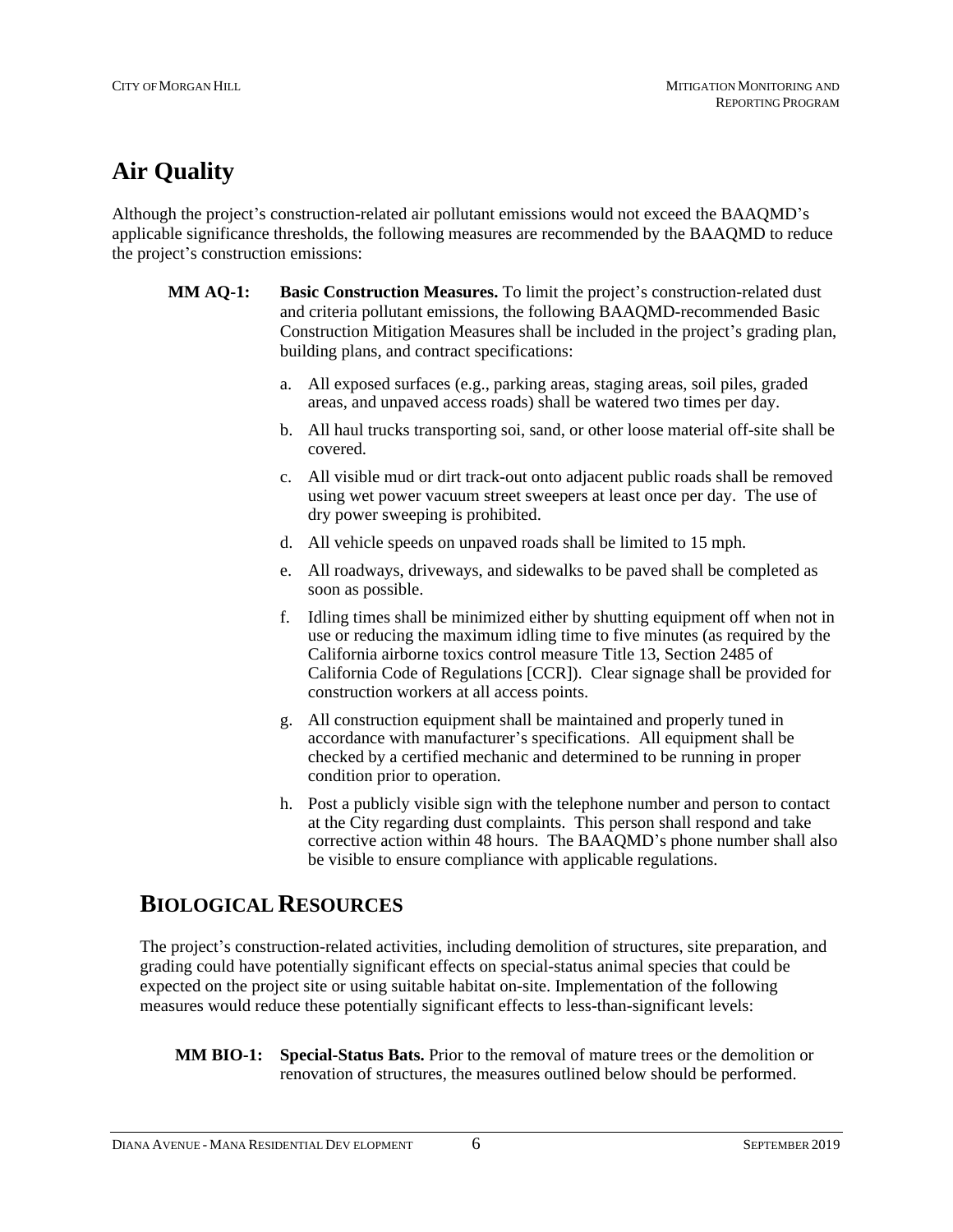- a. A pre-construction survey should be conducted by a qualified biologist to identify suitable bat roosting sites.
- b. Any trees or structures determined to support or potentially support maternal roosting sites may only be removed or demolished after coordination with the CDFW and/or the USFWS. Passive exclusion of roosting bats will be required and this may only be performed during the non-breeding season (i.e., between October 1 and March 30).
- c. Any trees or structures determined to provide suitable bat day or night roosting sites should be identified and marked on site plans. Such roosting sites include snags, rotten stumps, and decadent trees with broken limbs, exfoliating bark, cavities, openings leading to interior portions of any structures. If no suitable roost sites or evidence of bat roosting are identified, impact minimization measures are not warranted. If suitable roosting sites or evidence of bat roosting are identified, the following measures should be conducted:
	- i. A qualified biologist should survey suitable roost sites immediately prior to the removal or significant pruning of any of the larger trees, or demolition or significant renovation of any structures.
	- ii. If the project biologist identifies suitable day or night roost sites or evidence of bat occupation, the following steps should be followed to discourage use of the sites by bats and to ensure that any bats present are able to safely relocate.

#### For trees:

- o Tree limbs smaller than 7.6 cm (3 in) in diameter should be removed and any loose bark should be peeled away.
- o Any competing limbs that provide shelter around the potential roost site should be removed to create as open of an area as possible.
- o The tree should then be alone to allow any bats using the tree/snag to find another roost during their nocturnal activity period.
- o The project biologist should re-survey the trees a second time 48 hours after trimming.
- o If no bats are present, work may proceed.
- o If bats remain on-site, additional measures would be prescribed by the biologist.

#### For structures:

o Depending on the location of potential roost sites and the nature of bat occupation, partial dismantling of a suspect structure may be performed to discourage use by bats. Partial dismantling may consist of the removal of siding, roof sections, and roof gables to permit air flow and exposure to sunlight. This work should be performed under the supervision and direction of a qualified biologist.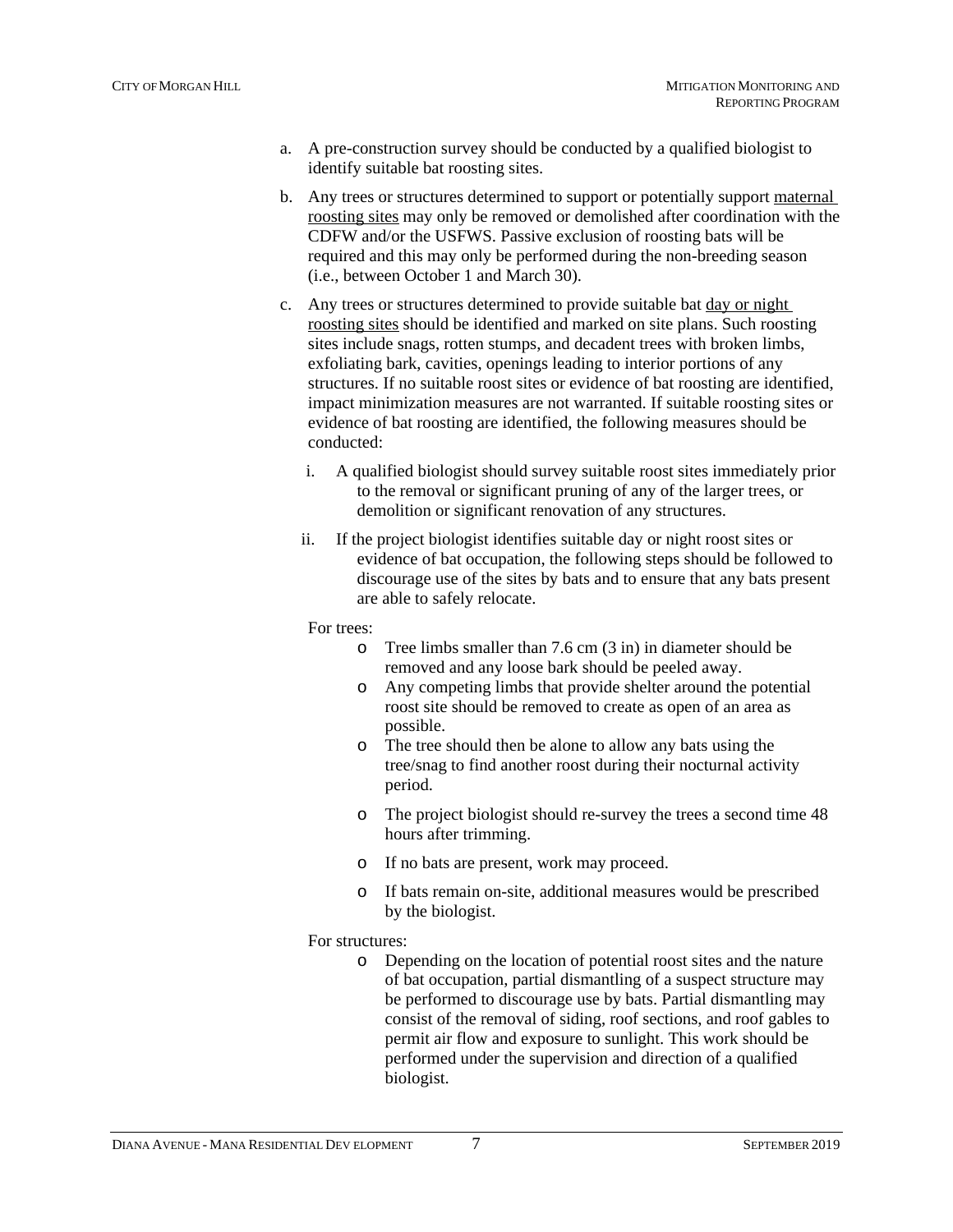- o The project biologist should re-survey the structures a second time 48 hours after performance of the partial dismantling work.
- o If no bats are present, work may proceed.
- o If bats remain on-site, additional measures shall be prescribed by the biologist.
- **MM BIO-2: Special-Status Animal Species with Suitable Site Habitat**. Prior to site preparation for project construction, including the removal of mature trees, demolition of structures, and grading, the measures outlined below shall be performed.
	- a. If demolition, site clearing, grading or shrub removal or pruning are to be conducted outside of the breeding season (i.e., September 1 through January 31), no preconstruction surveys for nesting migratory birds is necessary.
	- b. If demolition, site clearing, grading or shrub removal or pruning are to be conducted during the breeding season (i.e., February 1 through August 31), a preconstruction nesting bird survey shall be conducted. The survey shall be performed by a qualified biologist no more than two weeks prior to the initiation of work. If no nesting or breeding activity is observed, work may proceed without restrictions. To the extent allowed by access, all active nests identified within 92 meters (300 feet) for raptors and 31 meters (100 feet) for passerines shall be mapped.
	- c. For any active nests found near the construction limits (i.e., 92 meters [300 feet for raptors and 31 meters [100 feet] for passerines) the project biologist shall make a determination as to whether or not construction activities are likely to disrupt reproductive behavior. If it is determined that construction is unlikely to disrupt breeding behavior, construction may proceed. If it is determined that construction may disrupt breeding, the no-construction buffer zone shall be expanded; avoidance is the only mitigation available. The ultimate size of the no-construction buffer zone may be adjusted by the project biologist based on the species involved, topography, lines of site between the work area and the nest, physical barriers, and the ambient level of human activity. If it is determined that construction activities are likely to disrupt raptor breeding, construction activities within the no-construction buffer zone may not proceed until the project biologist determines that the nest is long longer occupied.
	- d. If maintenance of a no-construction buffer zone is not feasible, the project biologist shall monitor the nest(s) to document breeding and rearing behavior of the adult birds. If it is determined that construction activities are likely to cause nest abandonment, work shall cease immediately and the CDFW and/or the USFWS Division of Migratory Bird Management shall be contacted for guidance.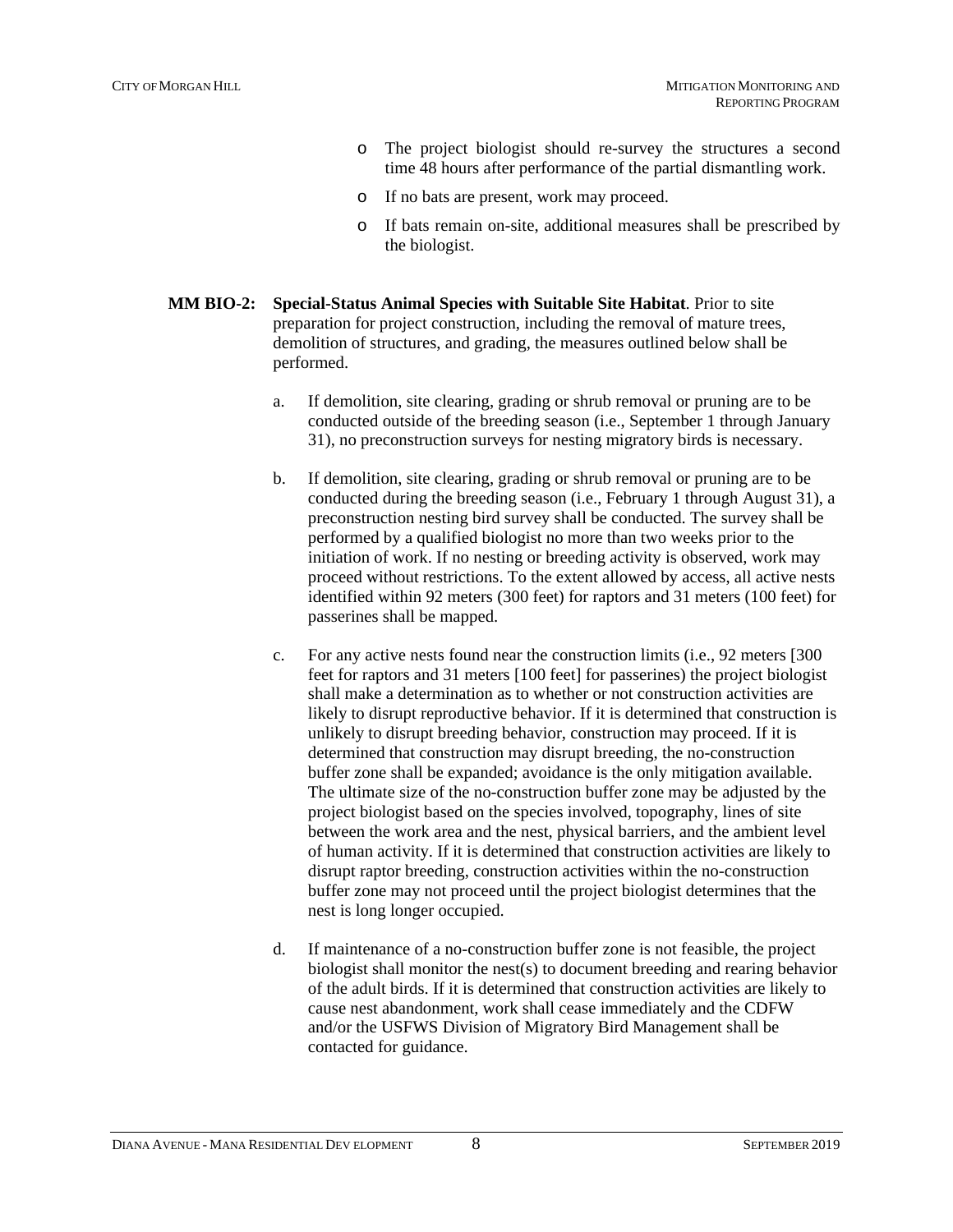### **HAZARDS AND HAZARDOUS MATERIALS**

The following mitigation measures will reduce potential hazardous materials impacts from structure demolition, site preparation, and construction grading that could occur on the project site.

- **MM HAZ-1: Implement Buyer Education Program for Household Hazardous Waste:** The project sponsor, working with the City of Morgan Hill and County of Santa Clara Household Hazardous Waste program, shall implement a Buyer Education Program for Household Hazardous Waste, providing materials and/or direction to sources of information, (e.g. https://www.morgan-hill.ca.gov/432/Household-Hazardous-Waste) to educate project buyers about the identification of household hazardous wastes, environmental hazards associated with mishandling of the wastes, appropriate disposal methods, and how to make an appointment for disposal.
- **MM HAZ-2: Hazardous Building Materials Removal.** Prior to demolition of the existing buildings at the project site, the project applicant shall require that the contractor(s) have a hazardous building materials survey completed by a Registered Environmental Assessor or a registered engineer. This survey shall be completed prior to any demolition activities associated with the project. If any friable asbestos-containing materials or lead-containing materials are identified, adequate abatement practices, such as containment and/or removal, shall be implemented in accordance with applicable laws prior to demolition. Specifically, asbestos abatement shall be conducted in accordance with Section 19827.5 of the California Health and Safety Code, as implemented by the BAAQMD, and 8 CCR Section 1529 and Sections 341.6 through 341.14, as implemented by Cal/OSHA. Lead-based paint abatement shall be conducted in accordance with Cal/OSHA's Lead in Construction Standard.

Any PCB-containing equipment, fluorescent light tubes containing mercury vapors, and fluorescent light ballasts containing DEHP shall also be removed and legally disposed of in accordance with applicable laws including 22 CCR Section 66261.24 for PCBs, 22 CCR Section 66273.8 for fluorescent lamp tubes, and 22 CCR Division 4.5, Chapter 11 for DEHP.

### **HYDROLOGY AND WATER QUALITY**

In accordance with the City of Morgan Hill Standard Conditions of Approval and the General National Pollutant Discharge Elimination System Storm Water Permit for Construction Activities, the following measures have been included in the project to reduce potential construction-related water quality impacts to a less than significant level:

**MM HYD-**1: **Properly Abandon Site Well**. The project sponsor shall determine the location of the site's water well, if present, prior to the start of project construction. The applicant shall retain a licensed well driller to destroy or abandon the water well at the project site in accordance with the standards specified in Santa Clara Valley Water District Ordinance 90-1 and the California Water Well Standards developed